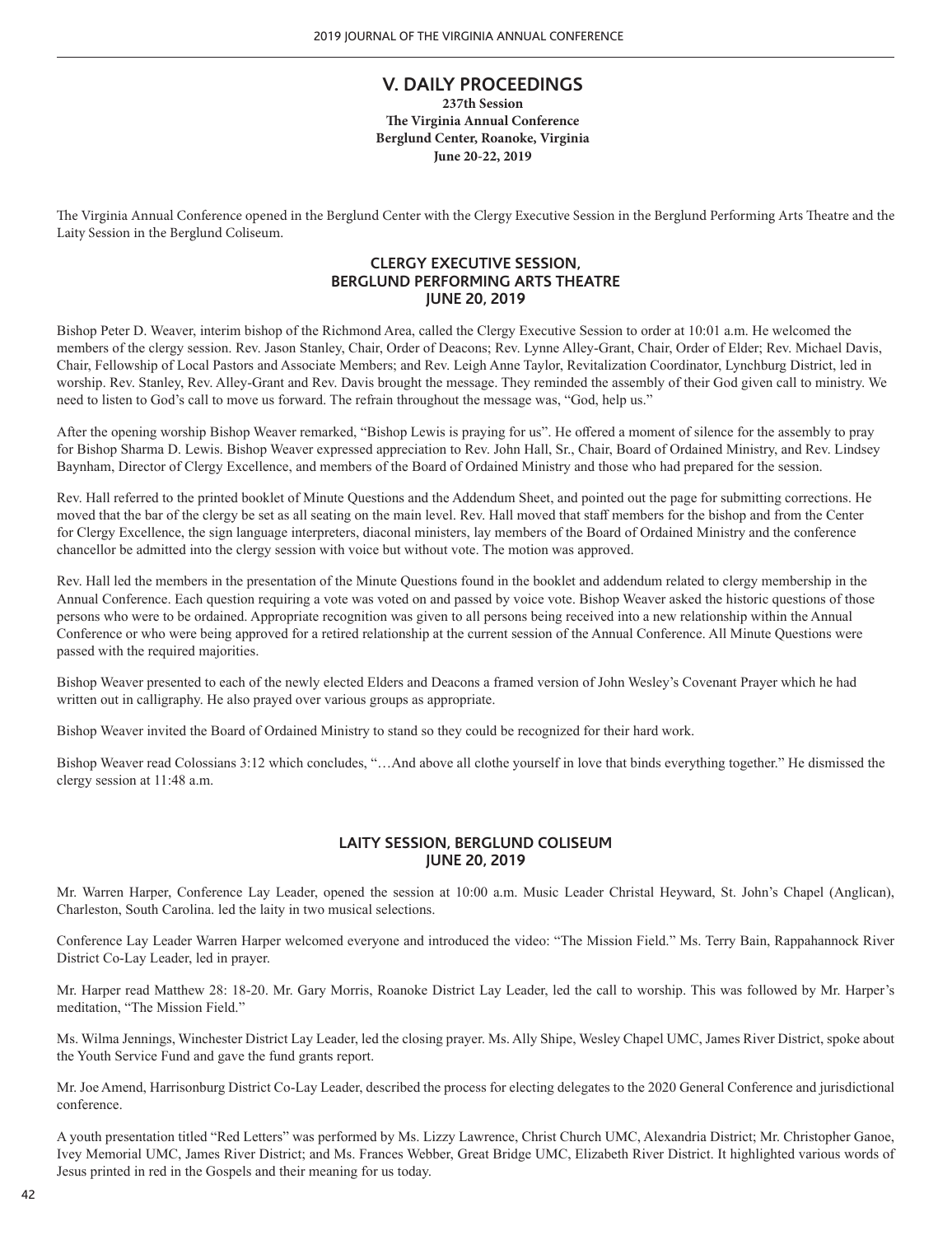Mr. Harper introduced a video from Wesley Theological Seminary about the Doctor of Ministry, Military Chaplain Track. He introduced Chaplain, Lt. Col. Marianne Nassef to speak about her experience in the doctorate program. Next year this program will be one of the Conference Mission offerings. If churches or individuals wish to support this endeavor, they should look for information to come out in the next few months. Ebenezer United Methodist Church, Rappahannock River District, has already raised \$7,000 in anticipation of this ministry.

General Conference lay nominees were invited to proceed to the floor of the coliseum in the designated alphabetical corners so voters could meet them.

Mr. John Glass, Charlottesville District Lay Leader; Mr. Gene Cross, Arlington District Lay Leader; and Ms. Sue Mayo, Farmville District Lay Leader, reviewed the responsibilities of lay members of annual conference. The Laity Session closed with prayer at 11:12 a.m.

A time of conversation with the nominees for General Conference began and went until 12 noon.

### **THURSDAY AFTERNOON, JUNE 20, 2019 PLENARY SESSION**

Bishop Peter D. Weaver, interim bishop of the Richmond Area, called the first plenary of the 237th Session of the Virginia Annual Conference to order at 2:01 p.m. Ms. Christal Brown Heyward, St. John's Chapel (Anglican), Charleston, South Carolina, led the members and guests in singing the Charles Wesley hymn, "And Are We Yet Alive." This hymn has been sung by persons gathering for holy conferencing since the beginning of the Wesleyan movement. The opening prayer was offered from a remote location by Rev. Raymond Wrenn, retired, Winchester District who would be celebrating his 101st birthday the following week. This is his 79th year as a member of the Virginia Annual Conference. Mr. Quaid Jones, South Roanoke UMC, Roanoke District, also prayed for the assembly. Mr. Jones is in the 10th grade and this was his first annual conference.

Bishop Weaver introduced Roanoke District Superintendent Kathleen Overby Webster, dean of the cabinet, who welcomed guests and members of the Annual Conference. Rev. Overby Webster welcomed Mr. Gary Morris, Roanoke District Lay Leader. Mr. Morris recognized Mrs. Linda Weaver, spouse of Bishop Weaver.

Rev. Overby Webster related how Bishop Sharma D. Lewis had stood at the base of the star on Mill Mountain last fall and prayed for the city, the Roanoke District, and the Virginia Annual Conference. Bishop Weaver prayed for Bishop Lewis who is currently on a six-month medical leave.

Rev. Overby Webster acknowledged the retired bishops who are former members of the Virginia Conference and their spouses. She welcomed Bishop Ray and Ms. Martha Chamberlain, as well as Bishop Young Jin and Rev. Kiok Cho. She acknowledged Bishop R. Kern Eustler; Bishop C. P. Minnick; Bishop H. Hasbrouck and Ms. Mera Hughes; and Bishop Timothy and Ms. Melba Whitaker, who were unable to attend. Bishop Weaver prayed for the retired bishops and their spouses.

Rev. Larry Jent, Chair, Virginia Conference Native American Ministries Committee, spoke about the ministries that are supported by the offering given on Native American Sunday. He introduced Chief Kenneth Adams, Chief Emeritus of the Upper Mattaponi Tribe. Chief Adams spoke about the meeting of Native Americans and the first colonists in Virginia. He addressed the challenges that face Native Americans today. Just as Melchizedek offered Abraham the best of bread and wine, Chief Adams offered the best of Virginia to the gathered people.

Rev. Overby Webster moved that the bar of the conference be established as consisting of the platform, the floor with the risers on both sides, boxes one through five and eight through twelve, plus rows up to Row J of the upper concourse areas one through ten and 25 through 34. She also moved that the technical and camera platforms be considered part of the floor.

For the purpose of electing General Conference and jurisdictional conference delegates, Rev. Overby Webster moved that the bar of the conference, as approved, be the bar for voting for lay delegates with the exception of all upper concourse areas. She further moved that seating in the Performing Arts Theatre, including the stage and excluding the balcony be approved as the bar for voting for clergy delegates. The motion was approved.

Mr. Floyd Boone, Thrasher Memorial UMC, Roanoke District, and Ms. Brooke Tolley, Fincastle UMC, Roanoke District, sang, "Prayer" accompanied by Ms. Star Song, St. Mark's UMC, Roanoke District. Bishop Weaver led the conference in spiritual centering. He spoke about the journey we are on as a people and as a denomination. He described the journey he took as he traveled through the Conference listening to the concerns of the people following the 2019 Special Called General Conference. We may feel, "fightings without, and fears within, since we assembled last!" in the words of the hymn, "And Are We Yet Alive." Yet our principle task is to go forward and make disciples.

Ms. Heyward led the assembly in song.

Bishop Weaver expressed appreciation to Mr. Warren Harper, Conference Lay Leader; Rev. Tom Joyce, Assistant to the Bishop; Rev. Susan Reaves, Conference Secretary; and Rev. Delano Douglas, Assistant Conference Secretary, for assisting with all sessions. Bishop Weaver also expressed appreciation to Rev. Joshua King, Chair, Conference Rules Committee, and Ms. Judy Craun, member, Conference Rules Committee, for serving as parliamentarians for the afternoon session. The sign language interpreters for the 237th session were Ms. Lindsey Bomba-Holcomb, Ms. Tammy Fortune, Ms. Christina York and Ms. Virginia Bryant.

Rev. Reaves moved for the election of Rev. Delano Douglas, Ms. Julia Meade Gallier and Ms. Beverly Myers as Assistant Secretaries for the Annual Conference and for the election of Ms. Madeline Pillow as editor of the Journal. The motion was approved.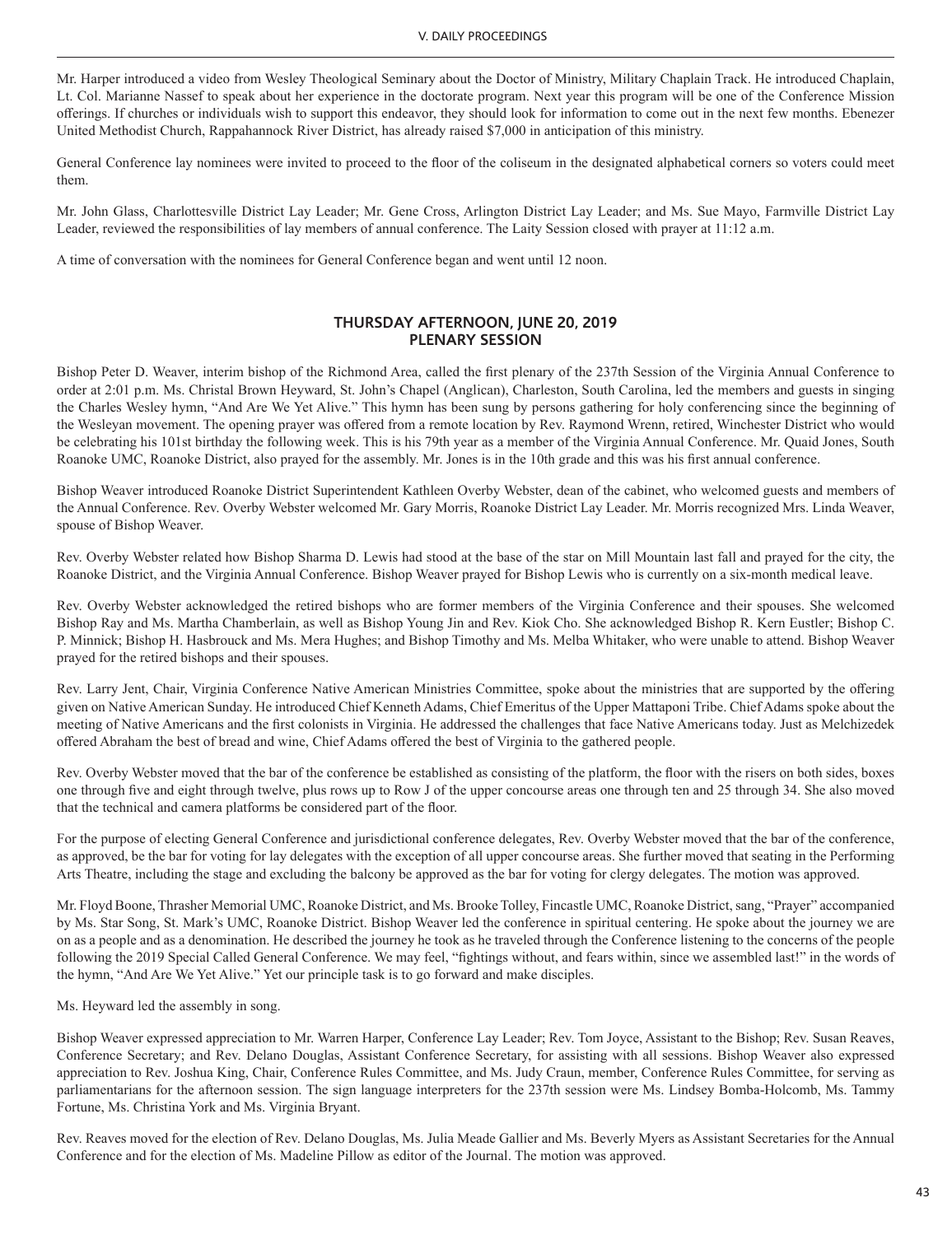Rev. Reaves moved for the election of the Annual Conference committees found on page 43, *Book of Reports* and on the Green Addendum Sheet found in the official packet. She also moved the election of Ms. Iris Smith as the Assistant Head Laity Teller and Rev. Yun Chol Kim as the Assistant Head Clergy Teller. Staunton District Teller, Rev. Nathan Anderson, is replaced by Rev. Jonathan Greer. Charlottesville District Teller, Ms. Gwen Prather, is replaced by Ms. Linda Stead and Ms. Pat Carter is added as an additional lay teller for the Staunton District. The following names were removed from the list of lay tellers: Mr. Joshua Blakely, Farmville District; Ms. Jeanette McMillion, James River District; and Mr. Carlos Liceaga, York River District. The motion was approved.

Rev. Reaves made the following announcements:

- 1. Parlor A, adjacent to Berglund Hall, has been designated as a Prayer Room throughout the Annual Conference.
- 2. Amendments to the agenda must be submitted before the end of this session at 5:30 p.m. Submissions for consideration must be in writing and placed in the Secretary's inbox at the front of the platform.
- 3. The Consent Agenda Committee has determined that the deadline for requests of items to be removed from the Consent Agenda is 5:30 p.m. today. According to Conference Rules, removal of an individual item from the Consent Agenda requires 30 signatures accompanying the request. Motion forms to request removal of items from the Consent Agenda are at the front of the stage and must be returned to the secretarial inbox at the corner of the stage by the established deadline.

Bishop Weaver recognized those who have been at work following the May 31 shooting at the Virginia Beach Municipal Building. Those recognized were Elizabeth River District Superintendent Wayne Snead; Rev. Bob Pihlcrantz, Conference Disaster Relief Coordinator; Rev. Saundra Butts, Oak Grove UMC, Elizabeth River District; Rev. Beth Anderson, Courthouse Community UMC, Elizabeth River District; and Ms. Dee Watkins, laity. Not present but also recognized were Rev. Ellen Comstock, retired; Rev. Chuck Rowley, retired; and Ms. Cookie Catchum, Resource Manager, Virginia Beach and a service dog, Aslan. Bishop Weaver prayed for those who have been at work offering healing and those who were affected by the shooting.

Rev. King presented the report of the Rules Committee found on pages 44-46, *Book of Reports*. He divided proposed changes to the rules into two sets. The first set included items listed under the heading "Recommendations" as 1 and 5 through 27. He recommended the adoption of these changes. The motion was approved.

Rev. King presented proposed changes to the rules listed under the heading "Recommendations" numbered 2 through 8. Change 2 would establish a limit on when motions with financial implications could be received. Change 3 in the report would add a paragraph titled "Proposals." Recommendations 4 through 8 would align the nominating procedures with the Constitutional Amendment voted into effect at the 2016 General Conference.

Rev. King moved to suspend the rules so that the second set of changes could take effect immediately. The rules were suspended.

Rev. Denise Honeycutt, on loan to Merritt's Chapel UMC, North Carolina Conference, made a motion "to amend the conference rules on page 20 and 21, III.C.2.b & III.D.5 that the nominations from the floor for General and Jurisdictional Conference be limited to 4 clergy and 4 laity and for this to go into effect this year." Rev. Honeycutt spoke to her proposed motion. Rev. Keith Boyette, retired, Rappahannock River District, quoted ¶34 of the Constitution of the 2016 *Book of Discipline*. He indicated he would raise a question of law if the motion passed. Bishop Weaver ruled the Honeycutt motion out of order.

Rev. King recommended the approval of the second set of recommendations from the rules committee. The motion was approved.

Rev. King asked and was granted a moment of personal privilege. As this is the first year the Annual Conference will not have resolutions, he defined reports, presentations, petitions and proposals. He described the four categories of proposals.

Rev. Erin Geoffrion, member, Commission on the Status and Role of Women (COSROW), explained the important role of monitoring the race, age and gender of those speaking at conference. Members of COSROW, the Commission on Ethnic and Minority Concerns and the Commission on Disabilities will be monitoring which voices are heard and which are not heard throughout conference.

Bishop Weaver invited nominations from the floor for lay and clergy delegates to the 2020 General Conference and jurisdictional conference. The following people were nominated: Mr. Mark Elder and Rev. H. O. Tom Thomas. A point of order was raised about the process for closing nominations from the floor. The Conference Rules indicate the Bishop closes the nominations. Another point of order questioned whether one person could make multiple nominations. Bishop Weaver indicated it could be done unless there was an objection. The body as a whole objected. Mr. Glen Huff, Rev. Brian Brown, Rev. Patricia Riggs, Rev. Gayle Thornberry, Rev. Matthew Meisenhelter, Ms. Lori Valentine de Segovia, Ms. Michelle Hettmann, Ms. Pam Johnson, Rev. June Carpenter, Rev. Garry Livermon, Rev. Brandon Nichols and Rev. Tom Shepherd were nominated. Ms. Vicky Boger was nominated but not certified. The question was asked, "Why were we taking nominations from the floor?" Bishop Weaver cited the 2016 *Book of Discipline* requirement. Rev. Dave Boger, Ms. Ellen Wicker Cummings, Mr. Philip Hannum and Ms. Kay Wright were nominated. Bishop Weaver declared the nomination process closed. He asked that the laity and clergy separate for the voting process. The sessions were recessed until 4:30 p.m. The laity remained in the Berglund Center Coliseum while the clergy were asked to move to the Performing Arts Theatre.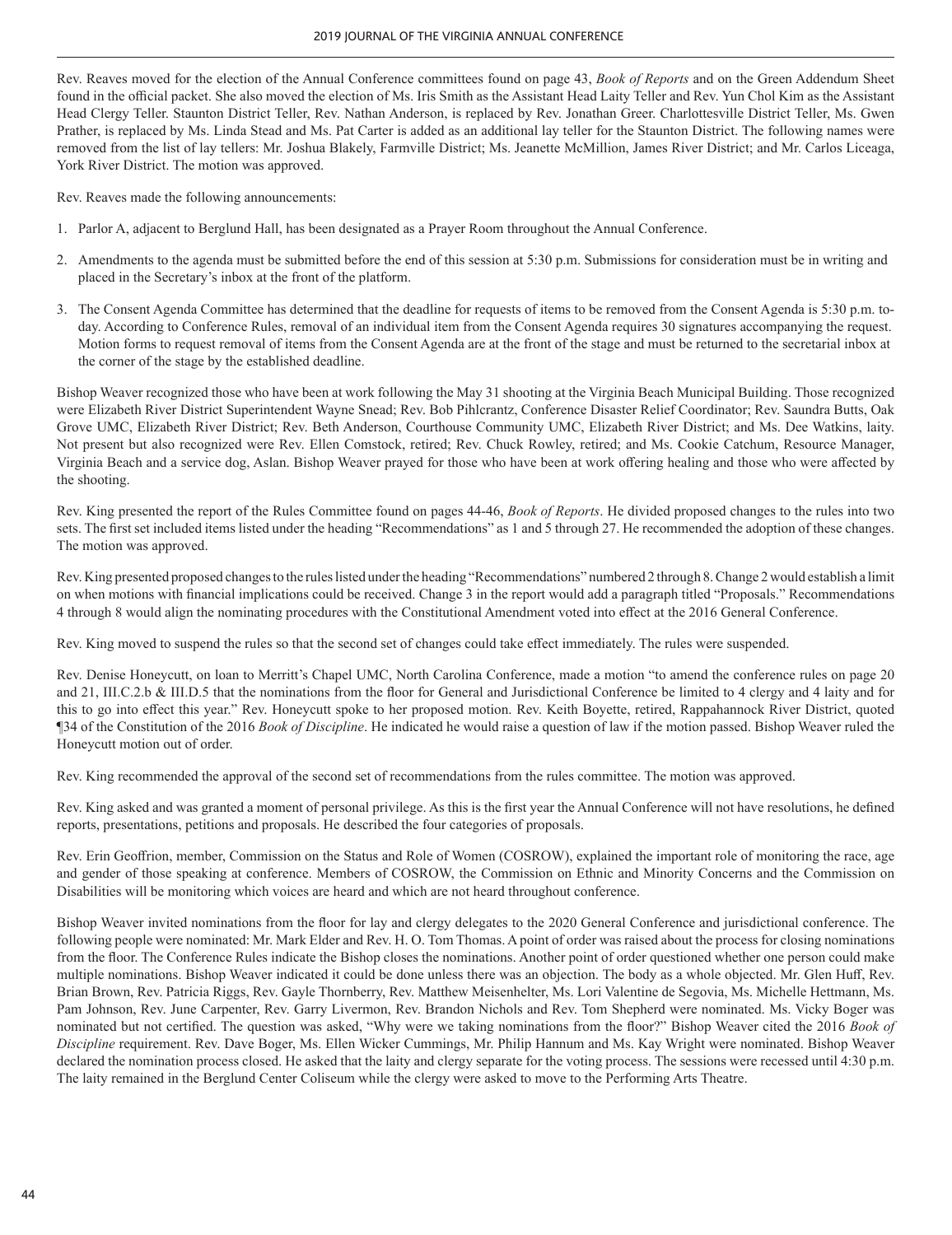### **THURSDAY AFTERNOON, JUNE 20, 2019 VOTING FOR GENERAL CONFERENCE/SOUTHEAST JURISDICTIONAL CONFERENCE DELEGATES CLERGY SESSION, BERGLUND PERFORMING ARTS THEATRE**

Bishop Peter D. Weaver reconvened the clergy at 4:33 p.m. at the Berglund Performing Arts Theatre to elect clergy delegates for the 2020 General Conference. Ms. Victoria Myers, Walmsley Blvd UMC, Richmond District, led the assembly in singing "Amazing Grace." Bishop Weaver prayed. He noted that the bar of the session had been set as the main level of the Berglund Performing Arts Theatre. Rev. Melody Tanner, Chief Clergy Teller, went over the numbers assigned to the nominees from the floor of conference. They were also displayed on the screen. She explained the electronic voting procedure. Instructions were given to vote for one candidate during each of the 45 second intervals indicated by Bishop Weaver. Two practice votes were taken.

Votes for 11 candidates, in total, were to be cast. Bishop Weaver prayed before the ballot was taken. He declared the balloting open. When all 11 candidates had been voted on, the balloting was closed. It was noted that two candidates had withdrawn their names: Rev. Jung Pyo Hong and Rev. Lisa McGehee.

#### **Report of Clergy Ballot 1**

Number of ballots cast: 779

Number of valid ballots: 713

Number of invalid ballots: 66

Number of votes necessary to elect: 357

The following clergy delegates were elected to General Conference: Thomas Berlin, 464 votes; Lindsey Baynham, 421 votes; Meredith McNabb, 415 votes; Rob Vaughn, 390 votes; Rhonda VanDyke, 387 votes; Mark Ogren, 386 votes; Grace Han, 378 votes; F. Elizabeth Givens, 370 votes; Jason Stanley, 370 votes; and Kirk Nave, 367 votes.

All the nominees receiving votes had their names displayed with the number of votes they received.

Danville District Superintendent Janine Howard prayed before the next vote was taken.

Rev. Tanner gave instructions for voting. Bishop Weaver opened the balloting. One candidate was voted upon. The balloting was closed.

#### **Report of Clergy Ballot 2**

Number of ballots cast: 753

Number of valid ballots: 753

Number of invalid ballots: 0

Number of votes necessary to elect: 377

There was no election.

Rev. Lynda Harding, Chaplain, Richmond District, suggested adjournment and return after the dinner break. The body indicated they wanted to continue.

Rev. Tanner gave instructions for voting. Bishop Weaver opened the balloting. One candidate was voted upon. The balloting was closed.

#### **Report of Clergy Ballot 3**

Number of ballots cast: 729

Number of valid ballots: 729

Number of invalid ballots: 0

Number of votes necessary to elect: 365

Jonathan Page was elected as a clergy delegate to General Conference with 477 votes.

Bishop Weaver adjourned the session at 6:01 p.m. until 7:30 p.m.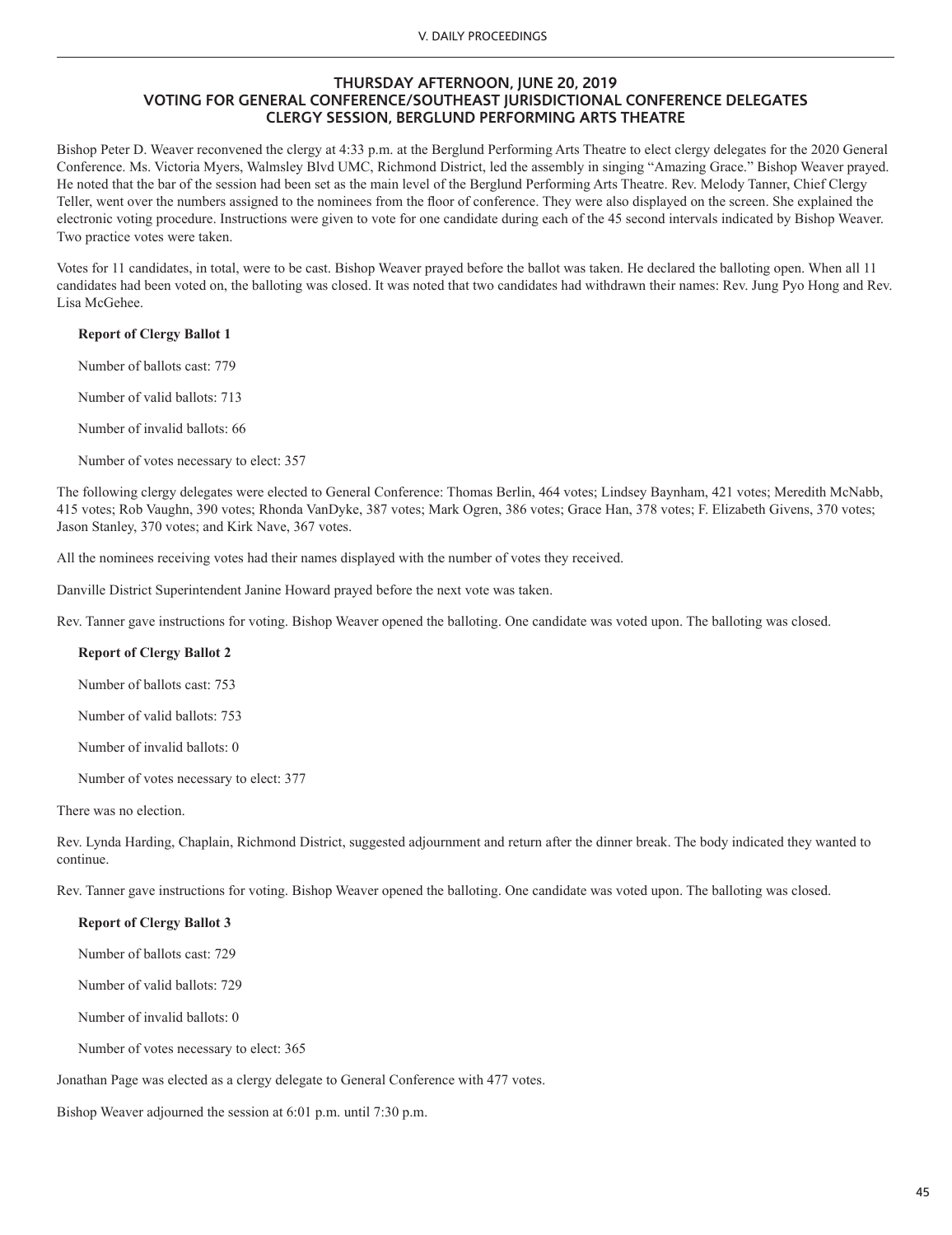# **LAITY SESSION BERGLUND CENTER COLISEUM**

Bishop Ray Chamberlain presided over the laity assembled at the Berglund Center Coliseum to elect lay delegates for the 2020 General Conference and jurisdictional conference. Ms. Christal Brown Heyward, St. John's Chapel (Anglican), Charleston, South Carolina, opened with song. Ms. Terry Bain, Chief Lay Teller, reiterated that the bar of the conference for voting purposes was the platform, the floor, the risers, the technical desk, camera platforms and boxes one through four and seven through 12. She explained the electronic voting procedures and announced the numbers assigned to those who were nominated from the floor. A practice vote was taken. Ms. Heyward led the group in singing and Bishop Chamberlain led in prayer.

Ms. Bain gave instructions for voting. Bishop Chamberlain opened the balloting. Eleven candidates were voted upon. The balloting was closed.

### **Report of Laity Ballot 1**

Number of ballots cast: 1151

Number of valid ballots: 972

Number of invalid ballots: 179

Number of votes necessary to elect: 487 votes

The following lay delegates were elected to General Conference: Warren Harper, 643 votes; Martha Stokes, 605 votes; Shirley Cauffman, 544 votes; Darlene Amon, 530 votes; Beth Christian, 514 votes; and Alison Malloy, 495 votes.

All of the nominees receiving votes had their names displayed with the number of votes they received. The 25 names with the most votes were read aloud along with the number of votes received.

Ms. Bain gave instructions for voting.

Bishop Chamberlain declared the balloting open. Five delegates were voted on and the balloting was closed.

#### **Report of Laity Ballot 2**

Number of ballots cast: 1147

Number of valid ballots: 1075

Number of invalid ballots: 72

Number of votes necessary to elect: 539

Marshall Bailey, 548 votes, was elected as a lay delegate to General Conference.

Ms. Heyward led the assembly in song.

Ms. Terry Bain gave instructions.

Bishop Chamberlain declared the balloting open. Six delegates were voted on and the balloting was closed.

#### **Report of Laity Ballot 3**

Number of ballots cast: 1135

Number of valid ballots: 1070

Number of invalid ballots: 72

Number of votes necessary to elect: 536

The following lay delegates were elected to General Conference: Jill Gaynor, 628 votes; Joshua Blakely, 627 votes; and Jacob Paysour, 608 votes.

Ms. Heyward led in song.

Ms. Bain gave instructions on voting.

Bishop Chamberlain declared the balloting open. One delegate was voted on and the balloting was closed.

Ms. Heyward led in song.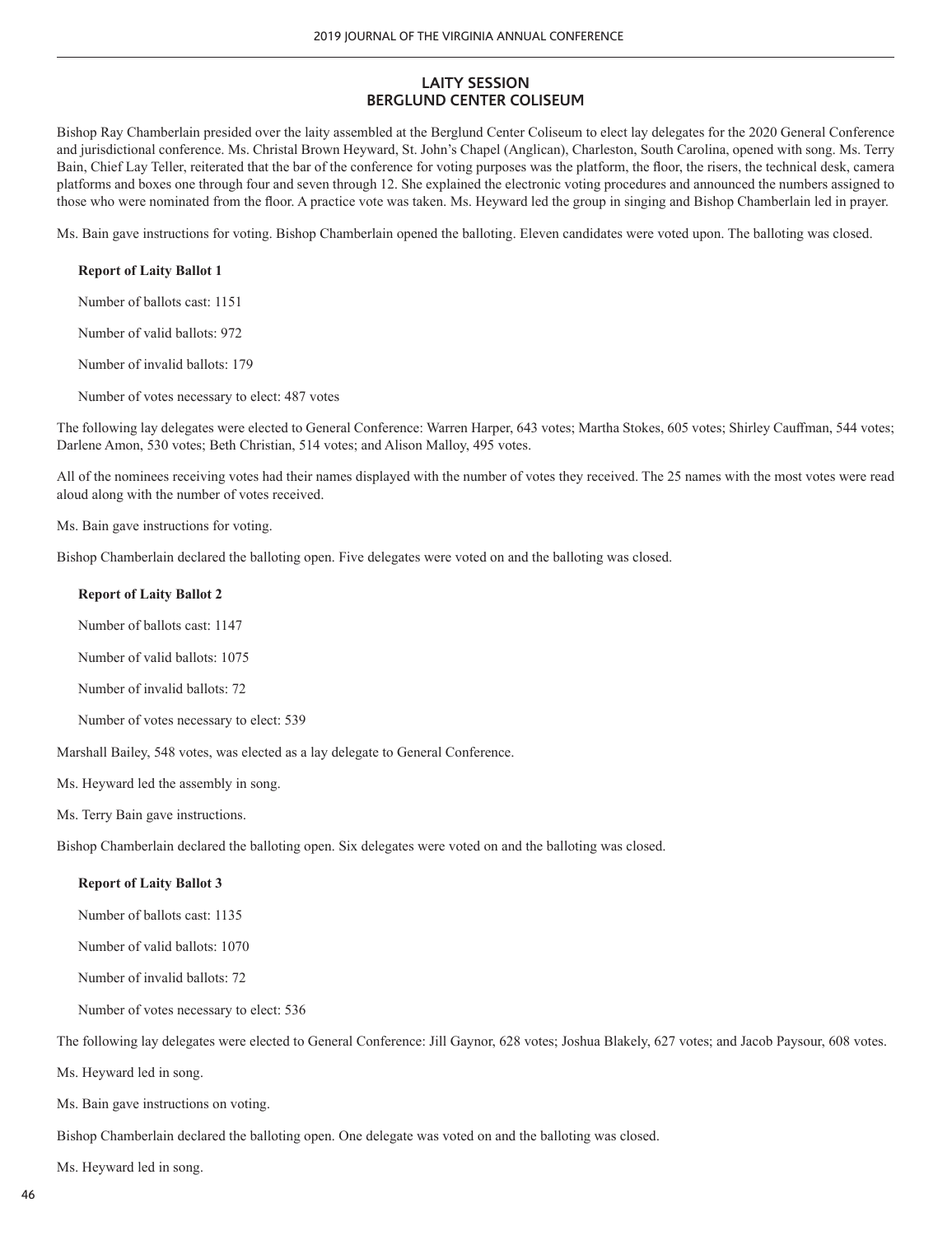### **Report of Laity Ballot 4**

Number of ballots cast: 1110

Number of valid ballots: 1110

Number of invalid ballots: 0

Number of votes necessary to elect: 556

Mark Elder, 596 votes, was elected as a lay delegate to General Conference.

Bishop Chamberlain adjourned the session at 5:52 p.m. until 7:30 p.m.

### **THURSDAY EVENING, JUNE 20, 2019 VOTING FOR GENERAL CONFERENCE/SOUTHEAST JURISDICTIONAL CONFERENCE DELEGATES CLERGY SESSION, BERGLUND PERFORMING ARTS THEATRE**

Ms. Victoria Myers, Walmsley Blvd. UMC, Richmond District, sang "Pass It On." Bishop Peter D. Weaver called the evening session to order at 7:38 p.m. Rev. Melody Tanner gave instructions for voting. The fourth ballot was for 11 delegates to jurisdictional conference. Elizabeth River District Superintendent Wayne Snead prayed. Bishop Weaver declared the balloting open. All 11 nominees were voted on and the balloting was closed.

### **Report of Clergy Ballot 4**

Number of ballots cast: 524

Number of valid ballots: 474

Number of invalid ballots: 50

Number of votes necessary to elect: 238

The following clergy delegates were elected to jurisdictional conference: Jeffrey Mickle, 327 votes; Douglas Forrester, 311 votes; Leigh Anne Taylor, 305 votes; Dan Kim, 301 votes; Timothy Ward, 298 votes; Chenda Lee, 297 votes; David Vaughn, 293 votes; Lyndsie Blakely, 289 votes; Lauren Lobenhofer, 283 votes; Brian Johnson, 282 votes; and Jennifer Dickison Coffey, 271 votes. All 11 delegates to jurisdictional conference were elected.

Rev. Tanner gave instructions for voting. District Superintendent Sylvia Meadows prayed. Ms. Myers sang. Staunton District Superintendent Dave Rochford prayed.

# **Report of Clergy Ballot 5**

The countdown clock malfunctioned. The ballot was ruled invalid after the first 45 second vote.

Rev. Bob Parks prayed. Bishop Weaver opened the balloting. All 10 candidates were voted on. The ballot was closed.

# **Report of Clergy Ballot 6**

Number of ballots cast: 600

Number of valid ballots: 533

Number of invalid ballots: 67

The ten nominees receiving the highest number of votes were elected as alternates to jurisdictional conference as follows: Drew Van Dyke Colby, 333 votes; Esther Agbosu, 329 votes; Gordon Pruitt, 329 votes; Joshua King, 326 votes; Rachel Gilmore, 318 votes; Andrew Willson, 317 votes; Lynne Alley-Grant, 312 votes; Amy Crisp, 311 votes; Sara Locke, 304 votes, and Matthew Benton, 213 votes.

The assembly sang "Joyful, Joyful, We Adore Thee." Bishop Weaver adjourned the session at 8:41 p.m.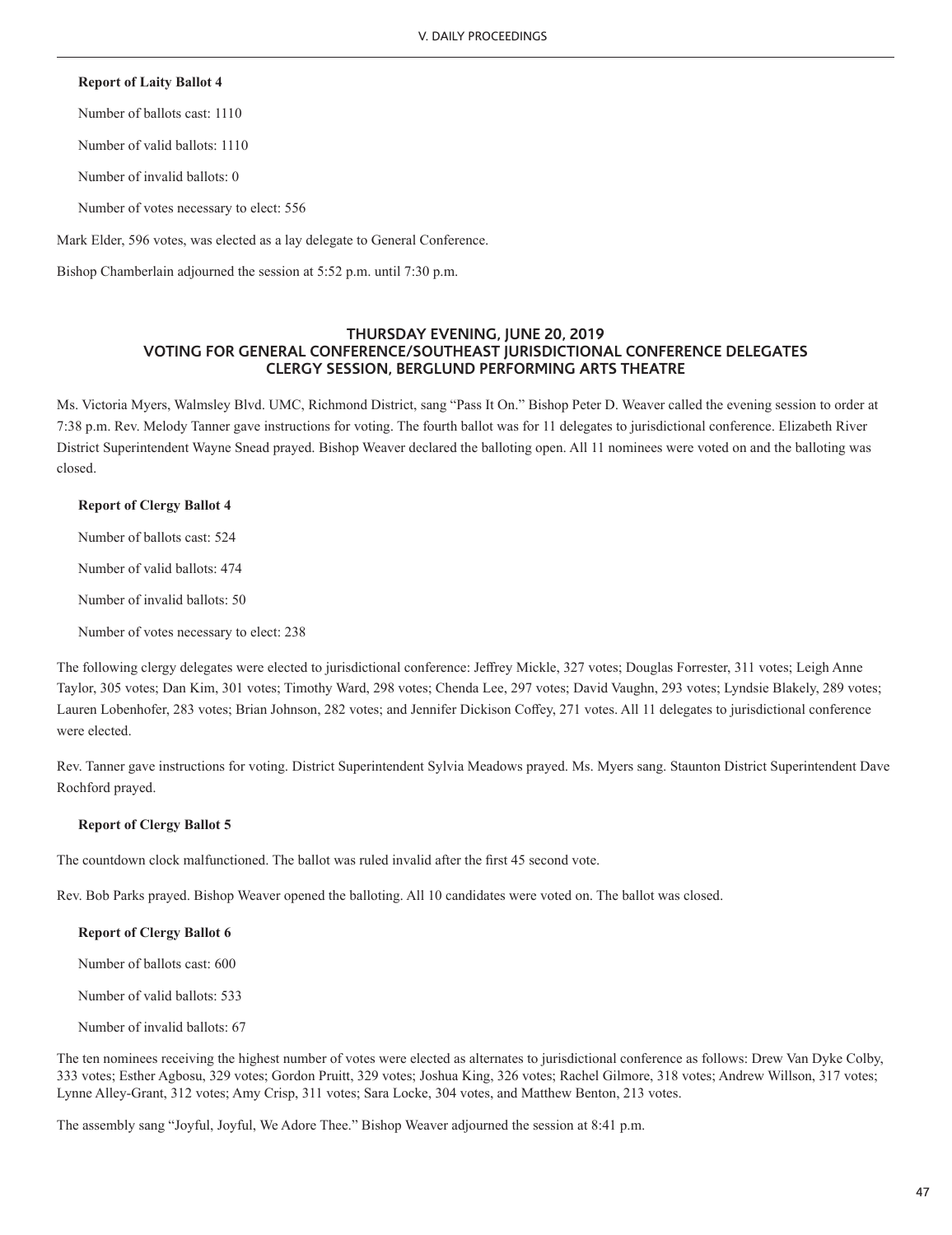# **LAITY SESSION, BERGLUND CENTER COLISEUM**

Bishop Ray Chamberlain called the evening session to order at 7:30 p.m. Ms. Christal Brown Heyward, St. John's Chapel (Anglican), Charleston, South Carolina opened with song. Ms. Terry Bain, Chief Laity Teller, gave instructions for voting.

A prayer was shown on the screen and Bishop Chamberlain invited the laity to pray with him. Bishop Chamberlain declared the balloting open. All 11 delegates for jurisdictional conference were voted on and the balloting was closed.

Laity Ballot 5 was taken and declared invalid. More than 22% of the ballots cast were invalid. A second attempt to cast ballot 5 was also declared invalid. 21% of the ballots cast were invalid.

Ms. Heyward led the assembly in singing.

Bishop Chamberlain declared the balloting open. All 11 delegates were voted on and the balloting was closed.

### **Report of Laity Ballot 5**

Number of ballots cast: 1012

Number of valid ballots: 918

Number of invalid ballots: 94

Number of votes necessary to elect: 460

The following lay delegates were elected to jurisdictional conference: Karen McElfish, 553 votes; Andrew Kissell, 523 votes; and Kimberly Johnson, 470 votes.

Ms. Heyward led the assembly in song.

Bishop Chamberlain declared the balloting open. All eight delegates were voted on and the balloting was closed.

### **Report of Laity Ballot 6**

Number of ballots cast: 1011

Number of valid ballots: 901

Number of invalid ballots: 110

Number of votes necessary to elect: 451

The following lay delegates were elected to jurisdictional conference: Debbie Calli, 538 votes; Philipp Mohr, 529 votes; Deborah Angerman, 520 votes; Shawn Kiger, 519 votes; Amanda Lynn Holmes, 513 votes; Kenn Speicher, 508 votes; Neal E. Wise, 507 votes; and Richard Underwood, 503 votes.

Ms. Heyward led in song.

Ms. Bain gave directions for electing alternates to jurisdictional conference.

Bishop Chamberlain declared the balloting open. All 10 delegates were voted on and the balloting was closed.

### **Report of Laity Ballot 7**

Number of ballots cast: 977

Number of valid ballots: 778

Number of invalid ballots: 199

The ten nominees receiving the highest number of votes were elected as the lay alternates to jurisdictional conference as follows: Clifford "Kip" Robinson, 436 votes; Brenda Brooks, 401 votes; Carl Moravitz, 398 votes; Marie Hawks, 382 votes; Jane Wilson, 380 votes; Jerry Taylor, 377 votes; Jaydee Hanson, 369 votes; Maureen McKay, 358 votes; Michelle Hettman, 321 votes; and Carlos Liceaga, 243 votes. Bishop Chamberlain adjourned the session at 9:15 p.m.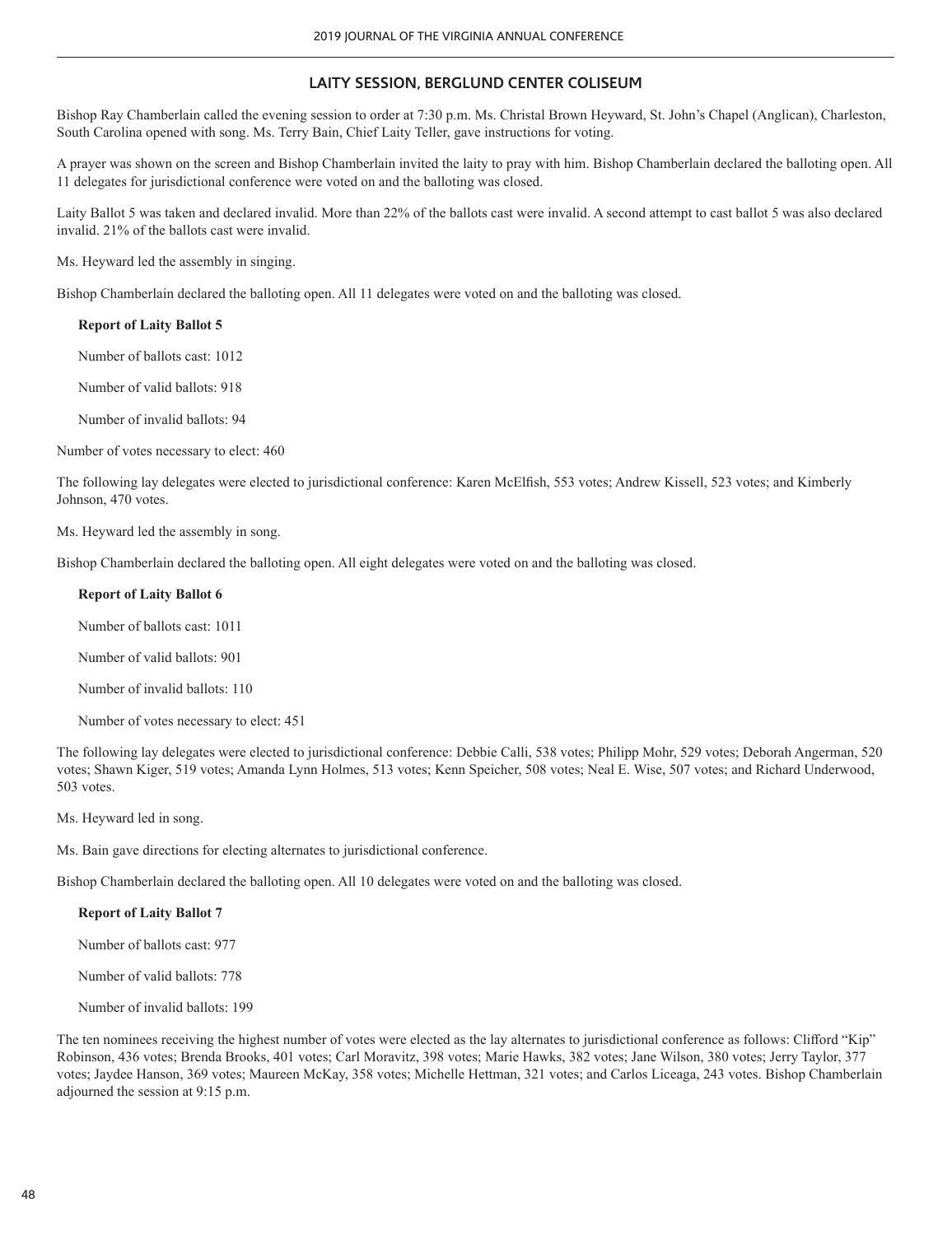# **FRIDAY MORNING PLENARY SESSION, JUNE 21, 2019**

Ms. Christal Brown Heyward, St. John's Chapel (Anglican), Charleston, South Carolina, led the conference in "Singing Our Faith" at 8:15 a.m.

Bishop Peter D. Weaver greeted the conference at 8:22 a.m. and introduced Rev. Kevin M. Watson to lead the Bible Study Session. Rev. Watson is the assistant professor of Wesleyan and Methodist Studies at Candler School of Theology and an ordained elder in the Oklahoma Conference. His research interests focus on Christian formation and discipleship from a Wesleyan perspective. Rev. Watson is the author of three books and numerous articles. His teaching session focused on Matthew 28:16-20, the Great Commission. On Good Friday everything was hopeless. "Then Jesus…" Because of the resurrection we can look reality full in the face and proclaim the hope of God. Bishop Weaver thanked Rev. Watson for teaching the Bible Study.

Bishop Weaver thanked Rev. Joshua King, Chair, Conference Rules Committee, and Mr. Scott Diamond, member, Conference Rules Committee, for serving as parliamentarians for the morning session.

Rev. Stanley Thompson, Chair, Minutes Committee, moved the acceptance of the minutes for the Clergy Executive Session, the Laity Session, the Friday afternoon plenary, and the afternoon and evening clergy voting sessions. The minutes were approved.

Rev. Erin Geoffrion, member, Commission on the Status and Role of Women, presented the monitoring report with a breakdown of race, gender and age of speakers at Conference.

Roanoke District Superintendent Kathleen Overby Webster, Dean of the Cabinet, presented the report of the Cabinet on pages 47-50, , with one correction. Rev. Catherine Abbott should be added to those listed as retiring at this session of Conference.

Rev. Overby Webster moved that the nominations for District Committees on Ordained Ministry, on the gold sheet found in the official packet and the nominations for the District Boards of Church Location and Building, on the violet sheet found in the official packet be approved. The nominees were approved.

Rev. Overby Webster presented for Annual Conference approval the remaining sections of Minute Questions 14, 15 and 16 on the white sheet found in the official packet. She noted that Claremont United Methodist Church, James River District, should be added under Minute Question 14.f.4. She invited several District Superintendents to offer motions on discontinued churches.

Arlington District Superintendent Catherine Abbott moved the following:

*Be it resolved that Epiphany United Methodist Church, be discontinued effective June 30, 2019 and "the title to all real and personal, tangible,*  and intangible property of the local church shall be transferred" to the Arlington District Board of Trustees and that the membership of *Epiphany United Methodist Church be transferred to Wesley United Methodist Church (Vienna) except for each member who should direct their membership to be transferred to another church be transferred to that church.* 

The motion was approved.

Danville District Superintendent Janine Howard moved the following:

*Be it resolved that Bassett Memorial United Methodist Church on the Danville District be discontinued effective 30 June 2019 and that all property, real and personal, tangible and intangible of the church be transferred to the Board of Missions, Inc., Danville District and that the membership of Bassett Memorial United Methodist Church on the Danville District be transferred to Stanleytown United Methodist Church except for each member who directs his/her membership be transferred to another church be transferred to that church.* 

The motion was approved.

Rev. Howard moved the following:

*Be it resolved that Moseley Memorial United Methodist Church on the Danville District be discontinued effective 30 June 2019 and that all property, real and personal, tangible and intangible of the church be transferred to the Board of Missions, Inc., Danville District and that the membership of Moseley Memorial United Methodist Church on the Danville District be transferred to St. Luke's United Methodist Church except for each member who directs his/her membership be transferred to another church be transferred to that church.* 

The motion was approved.

James River District Superintendent Sylvia Meadows moved the following:

*Be it resolved that Claremont United Methodist Church be discontinued effective June 30, 2019 and "the title to all the real and personal, tangible, intangible property of the local church shall be transferred" to the James River District Board of Missions Inc. and the membership of Claremont United Methodist Church be transferred to Surry United Methodist Church except for each member who should direct his/her membership be transferred to that church.*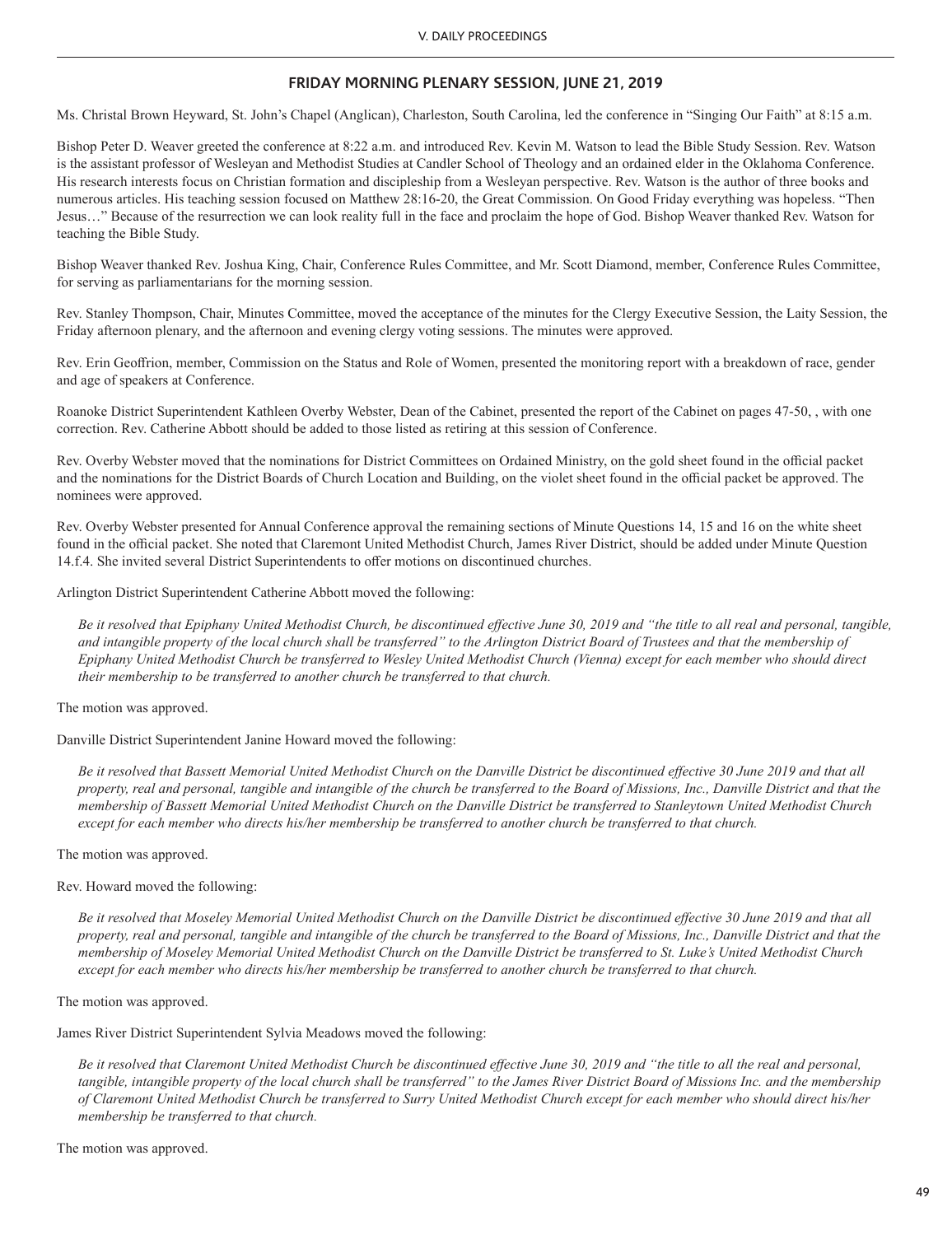### Staunton District Superintendent David Rochford moved the following:

*Be it resolved that Stonewall United Methodist Church of the Cherryvale Cooperative Parish on the Staunton District be discontinued effective June 30, 2019 and that all property, real and personal, tangible and intangible of the church be transferred to the Staunton District Board of Missions, Inc. and that the membership of Stonewall United Methodist Church on the Staunton District be transferred to Cherryvale United Methodist Church except for each member who directs his/her membership be transferred to another church be transferred to tha*t church.

The motion was approved. Rev. Rochford noted that the remaining members of Stonewall United Methodist Church transferred to Cherryvale United Methodist Church and established the Stonewall Sunday School class there.

York River District Superintendent Seonyoung Kim moved the following :

*Be it resolved that Aldersgate United Methodist Church on the York River District be discontinued effective December 31, 2018 and that all property, real and personal, tangible and intangible of the church be transferred to the York River District Board of Missions, Inc., and that the membership of Aldersgate United Methodist Church on the York River District be transferred to Wesley United Methodist Church except for each member who directs his/her membership be transferred to another church be transferred to that church.* 

The motion was approved.

Rev. Overby Webster offered a prayer recognizing the ministries of these churches that have touched the lives of people in their communities. She prayed that the remaining members of these churches would find new fields for learning and service.

Rev. Overby Webster moved for the approval of Minute Questions 14, 15, and 16. The motion was approved.

Rev. Mark Ogren, Director, Center for Congregational Excellence, brought the report of the Church Development Team found on page 99, *Book of Reports*. He presented the new faith communities that will begin on July 1, 2019. Rev. Brian Brown, Woodlawn-Faith UMC, Alexandria District, along with three lay people, will start a multi-site Young Adult ministry. Floris United Methodist Church, Arlington District, with Senior Pastor Tom Berlin, will start a new site in Reston, Virginia led by Rev. Tim Ward. A video on the work of the 5 Talent Academy was shown.

A Glory Sighting Video, "Lifelong Learners," focusing on campus ministry, was shown.

Mr. Warren Harper, Conference Lay Leader, presented the Laity Address. Mr. Harper, who is known for his colorful socks, began by presenting colorful socks to Bishop Weaver. Mr. Harper led the body in praying Wesley's Covenant Prayer. His message focused on Matthew 28:18-20, the theme of the 2019 Conference. He spoke about the events and ministries across the conference and denomination in which he had participated. His travels took him to places as diverse as Lay Leadership training at Smith Mountain Lake, General Conference in St. Louis, the annual meeting of the Southeast Jurisdiction Conference Lay Leaders held in Williamsburg and most powerfully, McCurdy Ministries Community Center in Espanola, New Mexico. Mr. Harper reminded the assembly, "The mission field is calling us." The mission field pulls us out of our comfort zone, but it is also the place where the waters of baptism come alive and can transform us.

Bishop Weaver presented the Consent Agenda, consisting of the following reports (page numbers refer to the *Book of Reports*): page 133, Bishops' Foundation; page 87, Campus Ministries/Wesley Foundations; page 71, Board of Church and Society; page 99, Church Development Team; page 73, Virginia United Methodist Communications, Inc.; page 143, Virginia United Methodist Credit Union, Inc.; page 153, Virginia United Methodist Development Company; page 99, Commission on Disabilities; page 74, Board of Discipleship; page 132, Episcopacy Committee; page 100, Commission on Ethnic Minority Concerns and Advocacy; page 152, United Methodist Foundation; page 102, GraceInside; page 81, Heart Havens; page 87, Board of Higher Education and Campus Ministries; page 98, Board of Laity; page 77, Mission Ministries Board; page 131, Board of Ordained Ministry; page 148, Professional Administrators of the United Methodist Connectional Structure (PAUMCS); page 81, Pinnacle Living; page 143, Preachers' Relief Society; page 103, Society of St. Andrew; page 101, Commission on the Status and Role of Women; page 133, Conference Board of Trustees; page 83, United Methodist Family Services; page 144, United Methodist Men; page 134, United Methodist Related Schools; page 147, United Methodist Women; page104, Virginia Interfaith Center for Public Policy; page 84, Virginia United Methodist Housing Development Corporation; page 85, Wesley Housing Development Corporation and page 75, Council on Youth Ministries. The Consent Agenda was approved as presented.

Ms. Martha Stokes, head of the 2016 General Conference Delegation, asked for a moment of personal privilege. She shared some of the joys and challenges of the last four years. She invited the body to offer their appreciation to the delegation and to Rev. Tom Berlin, clergy head of the delegation.

Ms. Stokes and Rev. Berlin presented a report on the 2019 Special Session of the General Conference.

Ms. Betty Forbes, Chair, Council on Finance and Administration, discussed the work of a team assembled by Bishop Sharma Lewis to discover how best to implement financial changes brought about by legislation that came into effect following the 2019 Special Called General Conference. She then described some of the factors that must be considered during disaffiliation.

Bishop Weaver asked the 2020 delegates to General Conference, jurisdictional conference and alternates to stand and he prayed for them. Bishop Weaver also prayed for Chancellor Steve Brown. Mr. Brown had to leave conference to be with his daughter who was undergoing emergency surgery in Harrisonburg, VA. Bishop Weaver also included a time for the assembly to lift up names of others in need of prayer.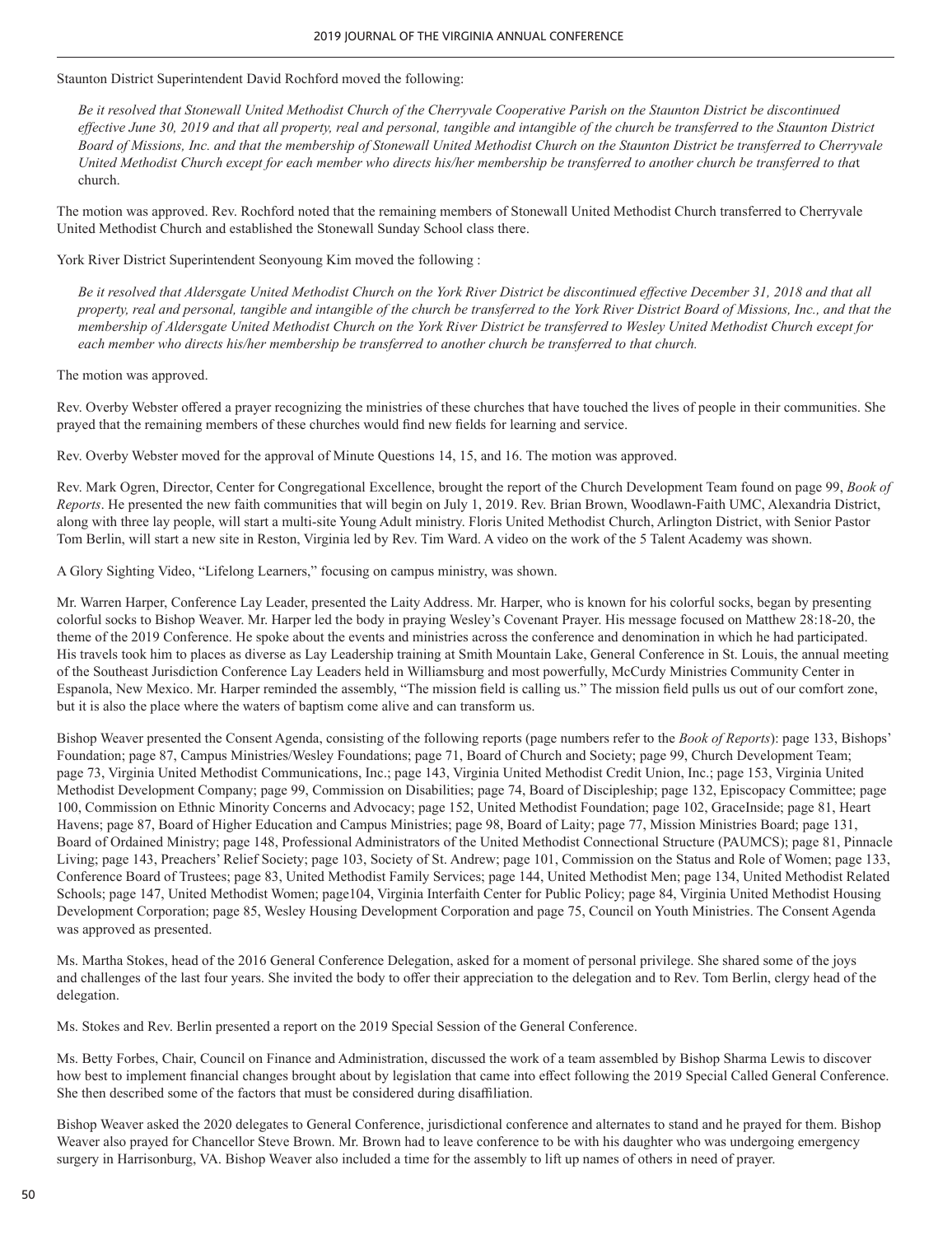Bishop Weaver noted an order of the day. At 10:30 a.m. motions were presented. The order of the motions was determined by the Rules Committee. Rev. King, Chair, Rules Committee, introduced the motions and noted that the motions could be found on the Conference website at https://www.vaumc.org/AC2019.

Rev. King moved that this annual conference would limit the speeches for and against to be limited to two speeches for and two against. This would necessitate a suspension of the rules. The rules were suspended. The motion was approved.

Rev. Kirk Nave, Braddock St. UMC, Winchester District, moved that the Virginia Annual Conference supports this "Petition to Amend" and its "Rationale" and directs the Secretary of the Annual Conference to forward this petition (excluding the "Effects on the Virginia Annual Conference") to the 2020 General Conference. The petition to amend references ¶32, Article 1 (and the same sentence in ¶602.4) [2016 *Book of Discipline*]: "If the lay membership should number less than the clergy members in attendance of the annual conference, the annual conference shall, by its own formula, provide for the election of additional lay members to equalize, as far as possible, lay and clergy membership in attendance of the annual conference." (Underlined text represents an insertion into the current text of the 2016 *Book of Discipline*.)

The maker of the motion spoke to it. The question was called. The motion was approved.

Mr. Josh Blakely, Farmville UMC, Farmville District, moved "that we, the Virginia Annual Conference, encourage Bishop Weaver and Bishop Lewis, and other members of the Conference Leadership team to, as an act of grace, delay any inquiry of the official conduct of clergy members (¶604.4) related to chargeable offenses outlined in the *Discipline* (¶2702.a-b) related to LGBTQIA+ clergy, LGBTQIA+ clergy candidates, and same-gender weddings until after the General Conference 2020." It was seconded. There was a speech against. The motion was approved.

Rev. King made a motion regarding the three Keeling motions, "that we have only one round of two speeches for and two against and then we would take three separate votes on the three motions being made by Sara Keeling." This would require a suspension of the rules. The rules were suspended. The King motion was approved.

At 10:53 a.m. Bishop Weaver recognized an order of the day, for worship at 11:00 a.m. The Keeling motions are to be considered on Saturday morning, time permitting.

Bishop Weaver presided over the Mission Worship service. Bishop Tracy S. Malone, Resident Bishop, Ohio East Area, North Central Jurisdiction, was the guest preacher. Her text was Matthew 28:16-20 and she preached that our God is a missionary God. We are sent on God's mission. It is not the church's, not ours, but God's mission.

Liturgists for the service were Ms. Talina Beck, Basic UMC, Staunton District; Rev. Hung Su Lim, Nelson UMC, Charlottesville District; and Ms. Lisa Nichols, Director, Henry Fork Service Center, Danville District. The conference offering was received during the service. Bishop Weaver blessed the offering and sent the body forth.

### **FRIDAY AFTERNOON PLENARY SESSION, JUNE 21, 2019**

Bishop Peter D. Weaver called the Conference to order at 2:02 p.m. A service celebrating the ministry of clergy who were retiring at the 237th Session of the Virginia Annual Conference was held. They were recognized along with their spouses. The preacher was Rev. Alexander Duncan, Jr., Arlington Forest UMC, Arlington District. The sermon, "Time's Up," was based on 2 Kings 2:8-14, Elijah passing the mantle to Elisha. He spoke of God as the "Master Timekeeper" who tells each of us when time is up. God controls the time and the season of everything including the season of service for clergy serving their call. When dark times come upon us even those have a season and the clock keeps ticking. Liturgists for the service were Rev. Brett Isernhagen, Epiphany UMC, Arlington District; Ms. Meleah Mayton, Macedonia UMC, Winchester District; and Rev. Robert Sharp, retired, Staunton District. Mr. John Fuller, Executive Director, Virginia Pensions and Related Benefits, read the names of the retirees. Rev. Lynne Alley-Grant, Epicenter Group, Roanoke District; Rev. Lyndsie Blakely, Farmville UMC, Farmville District, and Rev. Norma Aguilar, Ramsey Memorial UMC, Richmond District, took turns reading the statements of the retirees. Ms. Christal Brown Heyward, St. John's Chapel (Anglican), Charleston, South Carolina, provided the music for the service. Retirees were recognized and greeted by Bishop Weaver. He offered a prayer of thanksgiving for the retirees and their 1,288.5 years of combined service.

Bishop Weaver thanked Rev. Joshua King, Chair, Rules Committee, and Mr. Thomas Hassler, member, Rules Committee, for serving as parliamentarians.

Rev. Joe Carson, Chair, Conference Commission on Equitable Compensation, presented the report found on pages 52-53, *Book of Reports*. Rev. Carson recommended the Minimum Compensation Schedule for 2020 remain the same as 2019. The motion was approved.

He also recommended the Floor Schedule for 2020 remain the same. The motion was approved.

Rev. John T. Martin, Jr., President, Historical Society, brought the report found on page 151-152, *Book of Reports*. He drew attention to the report of the Archives Committee. He presented a motion "from the Trustees of the Virginia Conference Historical Society, who move that 10% of the funds received by the Virginia Annual Conference and/or District Boards of Missions from the sale and/or closing of churches be directed to the Conference Treasurer and reserved for the salary and operation costs of the Conference Archives."

Ms. Betty Forbes, Chair, Commission on Finance and Administration, did not recommend the motion. There were two speeches for and two speeches against. The motion was not approved.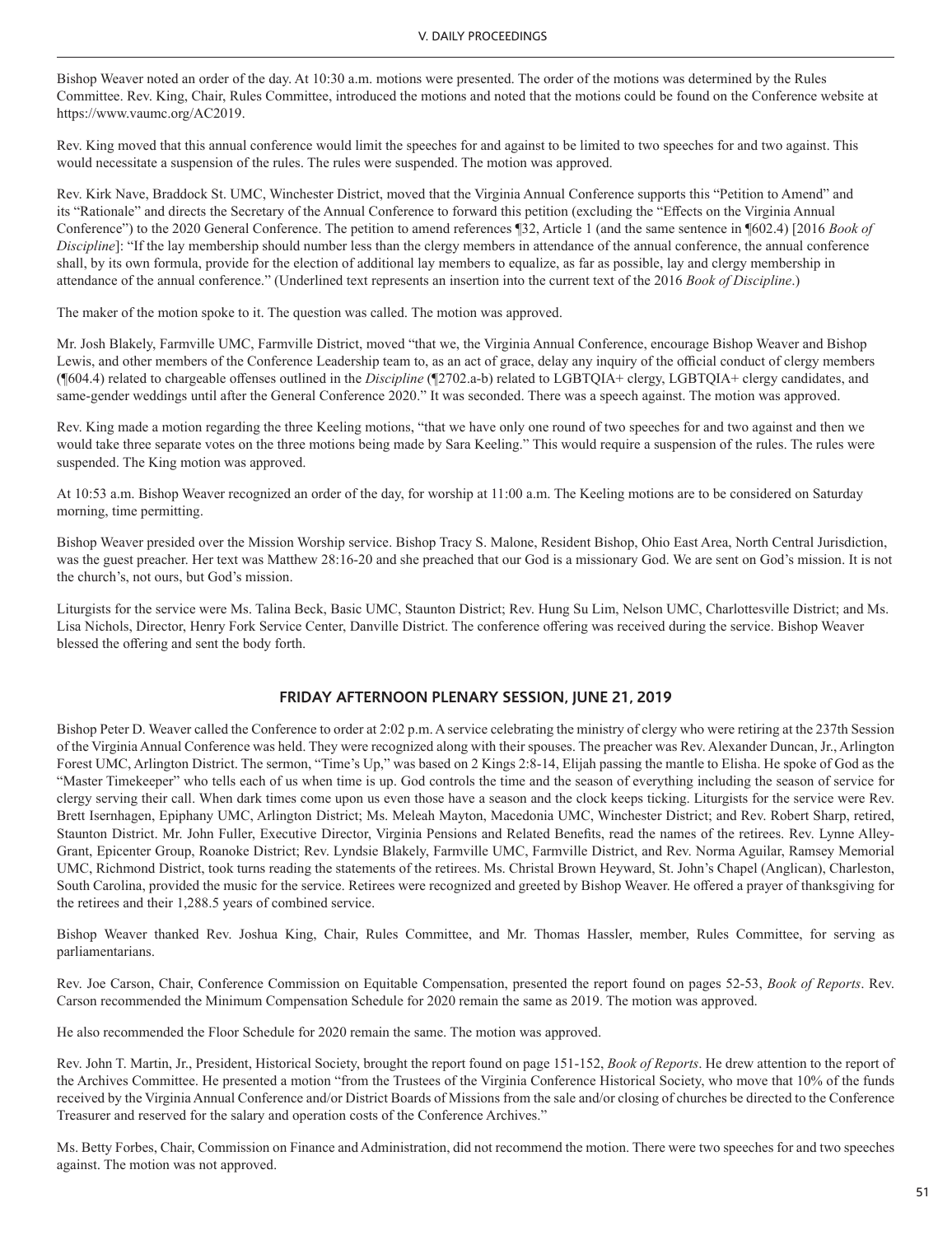Mr. Neal Wise, Chair, Site Selection Committee, presented the report found on page 51, *Book of Reports*. By previous action of the Annual Conference, locations for Conference are currently set through 2023. The Site Selection Committee recommends that the 2024 Virginia Annual Conference be held in Roanoke, June 20-22. The recommendation was approved.

A Glory Sighting video, "Influence Others," showed a worship community centered on skateboarding at Phoebus United Methodist Church, York River District.

Mr. Ken Peterson, President, Virginia United Methodist Board of Pensions, Inc. (VUMPI). presented the report, pages 54-69, *Book of Reports*. VUMPI presented six recommendations for Conference approval, pages 60-69, *Book of Reports*. Recommendation 1 reflects no increase over the 2019 apportionments, and this is the sixth consecutive year in which the total of VUMPI's apportionments is either unchanged or less than the prior year's apportionments. Recommendation 2 is the 2020 Participant Contribution Recommendations, pages 61-64, *Book of Reports*. Recommendation 3 sets the 2020 Pre-82 Pension Past Service Rate at \$575. Recommendation 4 gives the 2020 CRSP/CPP/Supplemental Plan Funding Recommendations, page 65, *Book of Reports*. Recommendation 5 is the 2020 Comprehensive Funding Plan required by Wespath Benefits. Recommendation 6 is the Housing Allowance/Exclusion related to the IRS, pages 68-69, *Book of Reports*. The recommendations were presented for approval. The recommendations were approved.

Rev. Ashley Isernhagen, Mr. Carlos Liceaga and Rev. Lyle Morton, members, Common Table for Church Vitality, presented the report, pages 70-101, *Book of Reports*. They introduced Ms. Jill Gaynor, President, Virginia United Methodist Communications Board. She discussed the process utilized to assess the effectiveness of conference communications, the decision to discontinue the publication of the Virginia Advocate at the end of the year and the survey that the Board of Communications would like Virginia United Methodists to fill out.

Rev. Charles Swadley, retired, York River District, moved "that the Common Table conduct a study on how to improve the relationship of the Virginia Conference of the United Methodist Church with the Virginia Council of Churches regarding the aspirations to strengthen the ties with the larger Body of Christ in Virginia, the extending of holy conversations, worship, and ministries that effect the ministry of love and grace of our Lord, and the encouraging of a positive witness of Christian unity and hope to our neighbors in Virginia. I ask that this study involve a diverse team to include the grants committee, the Common Table, and others appointed who have interests and familiarity with ecumenical matters. This study with recommendations should report to the 2020 Virginia Annual Conference." The motion was approved.

Rev. Marc Brown, Director of Connectional Ministries, was called to the podium so his work with the Common Table for Church Vitality could be acknowledged.

Rev. Mary Ann Glover, Interim General Minister of the Virginia Council of Churches, was acknowledged.

The Common Table recommendations were approved.

Rev. Seung Hae Yoo-Hess, member, Conference Leadership Discovery and Development Team, moved the election of the nominees to committees, commissions, boards and agencies of the annual conference, pages 107-110, *Book of Reports*, and on the Green Addendum Sheet found in the official packet with the addition of Rev. Lynda Moore to the Board of Ordained Ministry. The motion was approved.

An order of the day was recognized for the memorial service.

A Service of Remembrance began at 4:10 p.m. Worship leader for the service was Bishop Peter D. Weaver. Rev. Seungsoo "RJ" Jun, Raleigh Court UMC, Roanoke District, preached on the theme, "Remember" based on 2 Corinthians 5:1-10. He shared the Korean words "Sun Bae" to describe deceased loved ones who "have gone on ahead." He stated "the best way to celebrate those who have gone on before us is to remember their stories. Remembering their stories will help us navigate the chaos of our lives." Ms. Christal Brown Heyward, St. Johns Chapel (Anglican), Charleston, South Carolina provided the music. The liturgists were: Rev. Lisa McGehee, Good Shepherd UMC, Richmond District; Rev. Joanna Dietz, Braddock Street UMC, Winchester District; Mr. Joshua Foster, Greenwood-Market Street UMC, Winchester District; Ms. Iris Smith, Metropolitan UMC, Eastern Shore District; Mr. Ed Gorski, Red Valley UMC, Danville District; and Rev. Doug Mitchell, Buchanan Charge, Roanoke District. Acolytes for the service were Rev. Richard Robertson, Blue Ridge Charge, Harrisonburg District and Rev. Amy Pannell, Callaway Cooperative Parish, Danville District. Also assisting in the service was Rev. Susan Reaves, Annual Conference Secretary.

# **FRIDAY EVENING, JUNE 21, 2019 A SERVICE FOR THE ORDERING OF MINISTRY**

Bishop Peter D. Weaver presided at the Service for the Ordering of Ministry, beginning at 7:30 p.m. Rev. Robert F. Humphrey, Bishop of the Virginia Synod of the Evangelical Lutheran Church in America, represented the ecumenical community. Bishop Tracy Smith Malone, Ohio East Episcopal Area, delivered the sermon, "From Start to Finish" based on Hebrews 11:29-12:3. Her message reflected on our ancestors' endurance during extreme hardships and difficulties aided by their Christian faith. "We are surrounded by a great cloud of witnesses that share a bond in Christ that shall never be broken." She encouraged the congregation to remain faithful to the mission of Jesus with the three convictions of "keeping alive the gift, being bold in your witness, and keeping at our work."

Virginia Annual Conference members assisting in the service included Mr. Warren Harper, Conference Lay Leader; Rev. John Hall, Sr., Chair, Board of Ordained Ministry; Rev. Lindsey Baynham, Director, Center for Clergy Excellence; Rev. Lynne Alley-Grant, Chair, Order of Elder; and Rev. Lyndsie Blakely, Order of Deacon. The following members of the Board of Ordained Ministry served as banner carriers, marshals, and symbol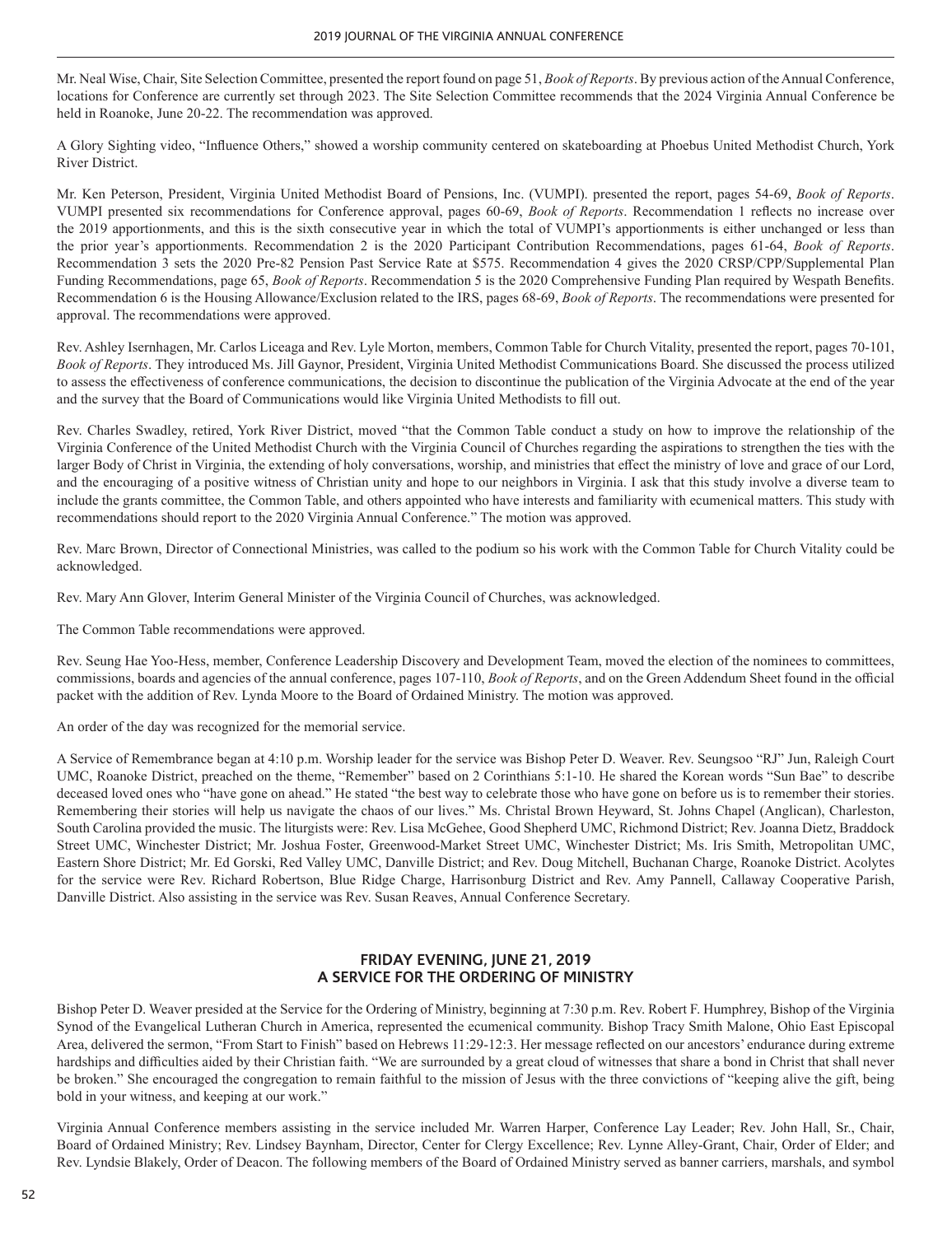carriers: Rev. Kimberly Barker-Brugman, Rev. Matthew Smith, Rev. Leigh Anne Taylor, Rev. Susan Hannah, Rev. Christian White, Rev. Alan Combs, Rev. Beth Givens, Rev. Brandon Robbins, Rev. Won Lee, Rev. Brenda Laws and Rev. Darcey Johnson. Serving as acolyte and crucifer, respectively, were Ms. Kelsey Wilson, Fredericksburg UMC, Rappahannock River District and Mr. Chaz Nickens, Fairview UMC, Danville District. Music for the service was led by Ms. Christal Brown Heyward, St. Johns Chapel (Anglican) Charleston, South Carolina.

Bishop Weaver licensed, commissioned and ordained the candidates as listed in the worship booklet for the service. Following the prayer of thanksgiving, Bishop Weaver invited those feeling led by the Holy Spirit to inquire into Christian ministry to come forward and greet him during the singing of the final hymn. The service concluded at 9:40 p.m. with the dismissal and blessing.

### **SATURDAY MORNING PLENARY SESSION, JUNE 22, 2019**

Ms. Christal Brown Heyward, St. John's Chapel (Anglican), Charleston, South Carolina, led the conference in "Singing Our Faith" at 8:15 a.m.

Bishop Peter D. Weaver greeted the conference at 8:25 a.m. and introduced Rev. Kevin Watson, assistant professor of Wesleyan and Methodist Studies at Candler School of Theology. Rev. Watson led the morning bible study. He described the specificity of Wesley's General Rules and the importance of practicing accountability. He stressed the importance of "not going alone" but having a community of faith that knows you and loves you. Bishop Weaver thanked Rev. Watson for bringing the study. He thanked Rev. Joshua King and Rev. Rosemary Welch for serving as parliamentarians for the morning session.

Rev. Stanley Thompson, Chair, Minutes Committee, moved the acceptance of the minutes for the Friday morning plenary and the afternoon plenary sessions. The motion was approved. Rev. Thompson announced that the Minutes Committee would meet on July 9, 2019, at 10:00 a.m. to complete the review and certification of the minutes and moved that the minutes be approved as certified at that time. The motion was approved.

Rev. Mary Dadisman, Chair, Commission on the Status and Role of Women (COSROW) and Rev. Erin Geoffrion, member, COSROW, gave a statistical breakdown of the race, gender and age of everyone who spoke the previous day. Rev. Dadisman stressed intentional noticing. She thanked the laity for turning in demographic information at this annual conference and she thanked Danville District Superintendent Janine Howard for her work with COSROW.

Rev. Lyle Morton and Ms. Lori Valentine de Segovia, Co-Chairs, Commission on Ethnic Minority Concerns and Advocacy (CEMCA) requested a moment of privilege. They reported being approached by individuals about "the very exclusive composition of the delegation to General Conference." Rev. Morton and Ms. Valentine de Segovia will facilitate a dialogue between members of the Ethnic Caucuses, COSROW and those who designed and organized the "List" or voting block used by many to elect delegates. CEMCA has been collecting Race & Reconciliation surveys at the CEMCA display, and will be providing the survey electronically.

Mr. David Dommisse, Conference Statistician and Treasurer, presented the Statistician's report, page 111, *Book of Reports*. He followed this with the treasurer's report, pages 112-118, *Book of Reports*. Mr. Dommisse recognized Ms. Janet Davis, staff member, Business Office, who recently retired at the age of 80 after 35 years of service.

Ms. Betty Forbes, President, Council on Finance and Administration (CFA), presented the 2020 budget overview, pages 119-121, *Book of Reports*. The overall budget for 2020 is \$31,450,000 which is a \$165,000 reduction over the 2019 budget. She thanked Rev. Marc Brown for his 11 years of service as Director of Connectional Ministries as he worked to decrease the 401 apportionment while maintaining conference ministries. She highlighted several aspects of the budget.

Rev. Steve Hundley, retired, Rappahannock River District brought a motion, "On page 129 of the *Book of Reports*, add the following as letter 'L': L. Any other policy of the Conference notwithstanding, no Conference funds shall be expended in the pursuit of charges brought against clergy members for alleged violations provided in ¶2702.1.(b)."

There was a second. He spoke to the motion.

Bishop Weaver ruled the motion out of order. The initial response to an offense is a supervisory response which has a minimal financial obligation attached to it. If a just resolution is not reached, then judicial proceedings may ensue at some cost. But according to the *Book of Discipline* the annual conference incurs the expense.

Ms. Forbes then moved that the Budget for 2020 be adopted. The motion was approved.

Ms. Forbes presented the rest of the CFA report, pages 122-130, *Book of Reports*. She pointed out that Conference Reserve Funds are above the recommended target, complimented the dedication of the staff in the Business Office and shared that the mission of CFA is to keep apportionments to a minimum to maximize local church ministry. She moved the adoption of the entire report. The motion approved.

Ms. Mary Jane Rawley, President, United Methodist Women (UMW), reported that this year marks the 150 Year Anniversary of United Methodist Women and its precedent organizations. A video was shown briefly outlining the history of the UMW, and its mission to empower children, women and youth while standing at the forefront of justice issues.

Rev. John Peters, President, Association of Educational Institutions, presented the following presidents of United Methodist institutions in Virginia: Scott Miller, Virginia Wesleyan University; Robert Lindgren, Randolph-Macon College; and David Johns, Ferrum College. Mr. Johns brought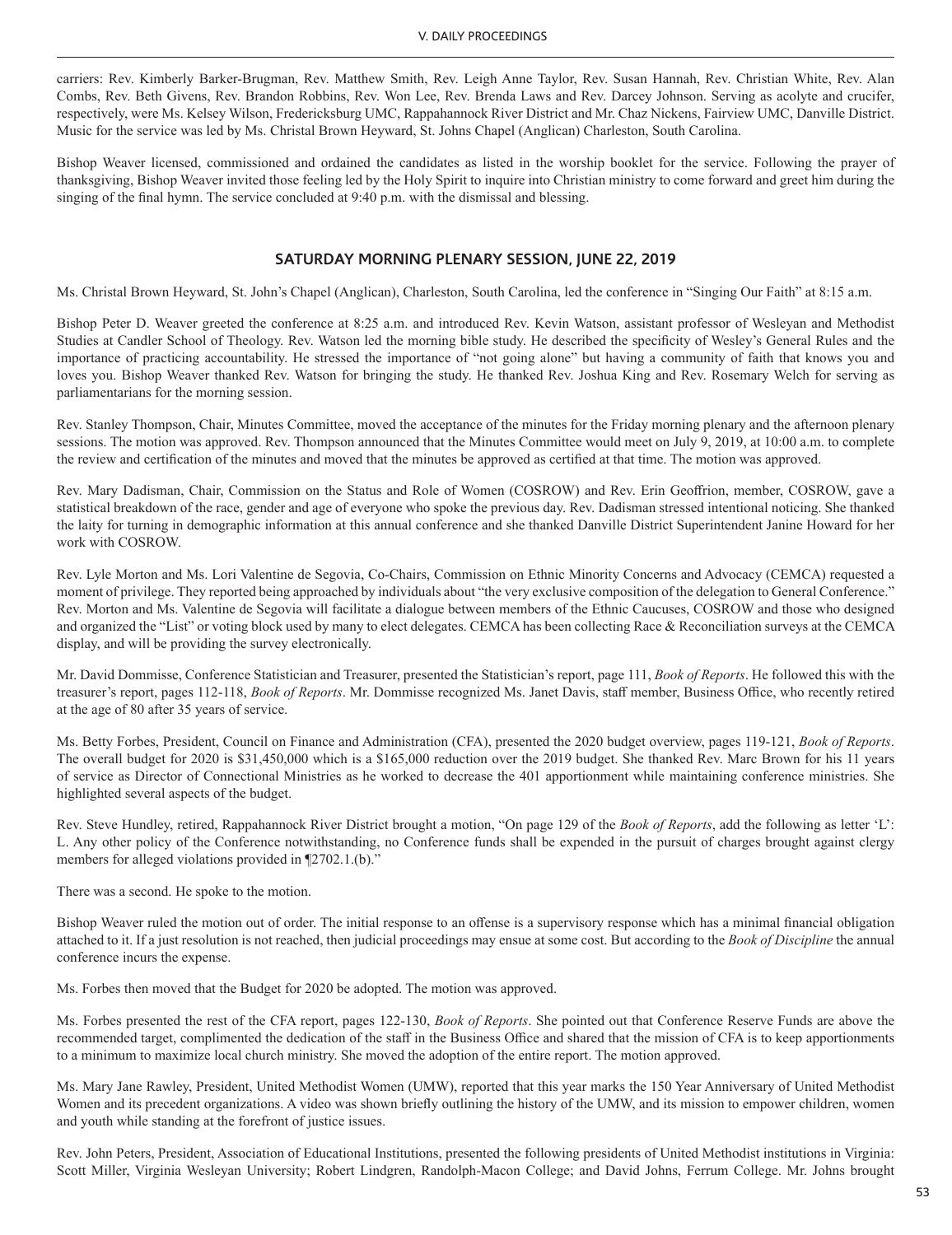greetings from the presidents who could not be present. He spoke about the importance of the six member organizations in providing education in the Wesleyan spirit.

Rev. Don Jamison, Chair, Conference Board of Discipleship, presented the 2019 Denman Awards: Rev. Robert Talbott, Asbury UMC, Harrisonburg District, clergy; Ms. Artie Frederick, McGayheysville UMC, Harrisonburg District, laity; and Mr. Christopher Ganoe, Ivey Memorial UMC, James River District, youth.

Mr. Mighty Rasing, Discipleship Ministries Director of Program Development for Central Conferences, offered greetings on behalf of Rev. Junius B. Dotson, General Secretary, Board of Discipleship. He presented the One Matters Discipleship Award to the leaders of Waverly United Methodist Church, James River District, represented by Rev. Steven Snodgrass. Rev. Jamison announced that he is stepping down as Chair of Discipleship Ministries after four years and Rev. Kathy Gochenour, Melrose UMC, Rappahannock River District, will take over the position.

Rev. Anita Mays, member, Board of Church and Society, presented the Green Church Award to Oaklette United Methodist Church, Elizabeth River District and Bethlehem United Methodist Church, Lynchburg District. The Green Church Award is awarded to churches dedicated to caring for and healing God's creation.

Mr. Byron Kelly, Asbury UMC, York River District, offered congratulations to Mr. Scott Miller, President, Virginia Wesleyan University, for his generosity in offering the services of himself and his institution to the people affected by the shooting at the Virginia Beach Municipal Center on May 31, 2019.

A Glory Sightings video "To Serve," describing Circles Ashland and how it helps people out of poverty and also helps them thrive, was shown.

Bishop Weaver announced that the youth would be taking up the Youth Service Fund offering.

Rev. T. Bryson Smith, Good Shepherd UMC, Richmond District, offered a Glory Sighting regarding All God's Children Camp. Ms. Beth Christian, On-site Coordinator for Camp Chanco on the James reported that they had just completed a week of camp with 26 children. She offered a thank you to everyone who had supported the camp and its campers.

The Keeling motions were again before the body. There was a second. Rev. Keeling spoke to the three motions. She moved "that the Virginia AC call upon the 2020 General Conference to delete the following language from paragraph 161. G 'The United Methodist Church does not condone the practice of homosexuality and considers this practice incompatible with Christian teaching.'"

She moved "that the Virginia AC call upon the 2020 General Conference to delete the following language from paragraph 304.3 'The practice of homosexuality is incompatible with Christian teaching. Therefore self-avowed practicing homosexuals are not to be certified as candidates, ordained as ministers, or appointed to serve in The United Methodist Church.'"

She moved "that the Virginia AC call upon the 2020 General Conference to delete the following language from paragraph 2702.b 'practices declared by The United Methodist Church to be incompatible with Christian teachings, including but not limited to: being a self-avowed practicing homosexual; or conducting ceremonies which celebrate homosexual unions; or performing same-sex wedding ceremonies.'"

There were two speeches against and two speeches for the motion.

The Keeling motion regarding ¶161. G, 2016 *Book of Discipline*, was voted on. The motion was approved.

The Keeling motion regarding ¶304.3, 2016 *Book of Discipline* was voted on. The motion was approved.

The Keeling motion regarding ¶2702.b, 2016 *Book of Discipline*, was voted on. The motion was approved.

Rev. H. O. "Tom" Thomas moved the following: "Be it resolved the Virginia Annual Conference of the United Methodist Church requests the General Conference 2020 to accept a plan for amicable separation and multiplication of ministries that is acceptable and fair to progressive, centrist, and traditional perspectives. The plan should allow for the pursuit of ministry and mission according to the different biblical views, moral beliefs and practices. Let us cease from fighting and stop wounding the people for whom we care. Let us love one another and wish each other well.

We instruct the Conference Secretary to send this resolution electronically to the Secretary of the General Conference and to the heads of delegations for all the annual conferences world- wide. This resolution is meant to inform the work of the 2020 General Conference."

Rev. Susan Reaves, Trinity UMC, Rappahannock River District, "proposed an amendment to the motion, to add the line 'as the contact information is supplied.'" Rev. Thomas accepted this amendment. There were no objections.

Rev. Don Jamison, Sydenstricker UMC, Alexandria District, raised a point of order. He asked that the order of the day be recognized. Bishop Weaver declared there were still several minutes available to conduct business before the order of the day would need to be recognized.

Alexandria District Superintendent Jeff Mickle moved the question. The motion to move the question was approved.

The Thomas motion was not approved. At 11 a.m. Bishop Weaver recognized an order of the day. Closing Worship would begin at 11:15 a.m.